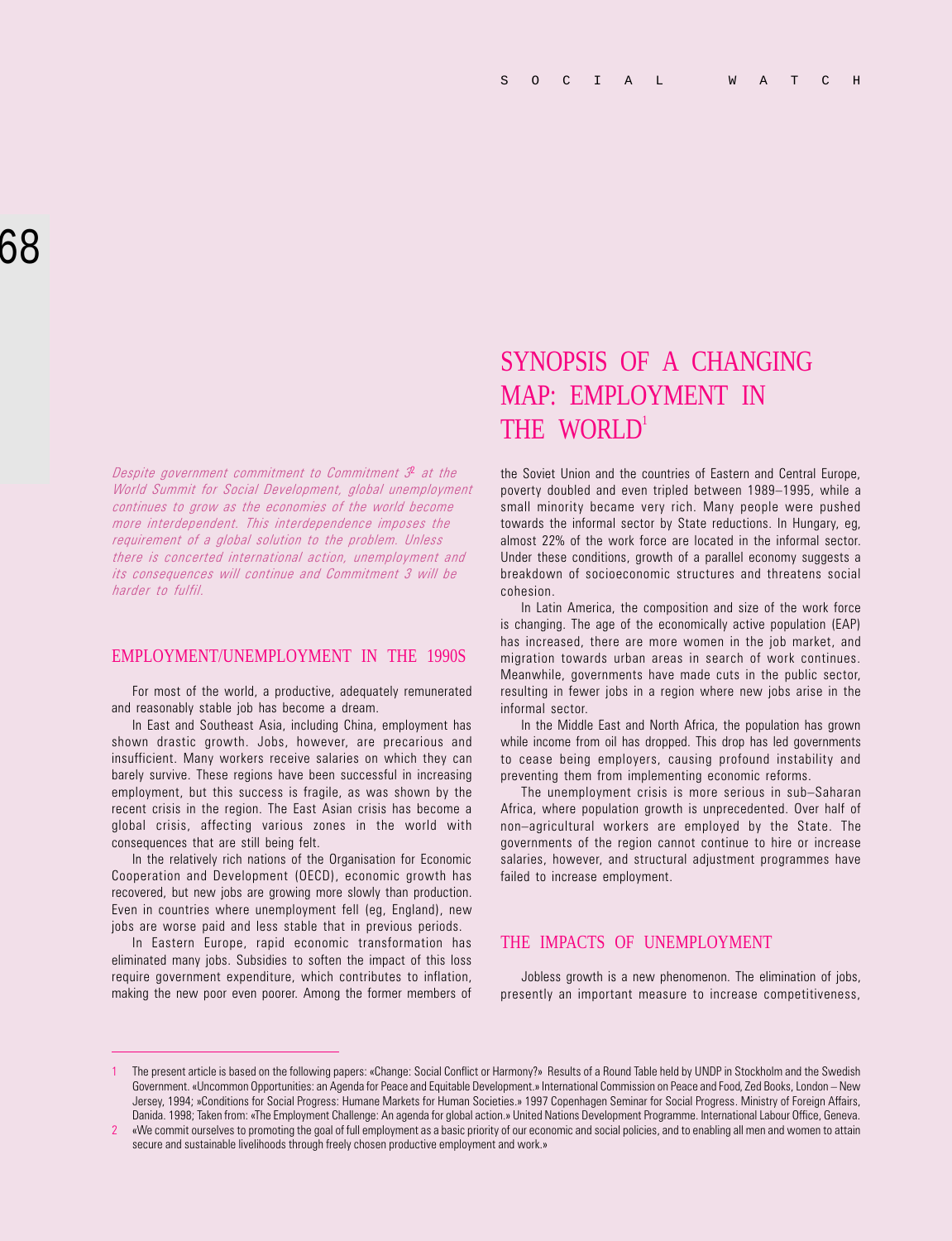involves considerable social consequences at different levels. In some of the richer countries, structural unemployment has reached record levels.

Three or four decades ago, the average «normal» unemployment rate was 3%. Presently it reaches 12%. It is increasingly common to observe low salaries hand in hand with high unemployment rates.

In the past, economists considered unemployment to be a temporary problem that would be solved by market forces. This is not the case at present. Market forces now lead to permanent cuts in the number of jobs.

Recommendations by the working group on unemployment<sup>3</sup> set up in preparation for WSSD were aimed. *inter alia*, at linking employment with social integration and poverty, and at the need for macroeconomic stability.

- $\triangleright$  Governments must commit to the full use of human resources. Full employment should be a central goal of all economic and social policies. Social integration and eradication of poverty depend on the expansion of productive and remunerated jobs.
- $\triangleright$  Governments must intervene in the job markets to make them more efficient and responsible  $vis-\partial - vis$  the needs of the economy. Workers should have access to social protection and basic education.
- $\triangleright$  Governments must explore every alternative to ensure full employment with macroeconomic stability. This implies that full employment becomes a priority objective in policy formulation.

#### THE GOAL OF FULL EMPLOYMENT: ESSENTIAL AND POSSIBLE

In recent years, unemployment has emerged as a major concern of governments around the world. In industrialised countries, pessimistic prophesies evoke a near future in which tens of thousands of people will not be able to find work, technology will eliminate the need for human work, cheap imports will replace domestic employment, welfare systems will collapse under an intolerable load, children will have fewer economic opportunities than their parents, an increasing gap will divide rich and poor, and neither market nor government will be able to do anything about the situation.

In the developing countries, such prophesies lead to a loss of hope in the struggle against hunger, in the eradication of growing rural and urban poverty, and in the reduction of the gap separating them from the prosperous Western world. The same determinist mentality that, until a few years ago, concluded that nuclear war was inevitable, now leads many to think that growth of

unemployment, chronic poverty and social alienation are also inevitable. Both these apprehensions could become reality: peace and international security depend on the promotion and maintenance of domestic peace and peace among nations, which in turn depend on governments being able to provide food and economic security to their peoples.

Interdependency between peace, political stability and economic development is growing and will continue to grow in the future. Greater access to information and freedom of expression, which characterises democratic societies, together with the growth of peoples' expectations of higher economic levels. combine to generate powerful social pressure to provide economic opportunities and social freedom to all citizens. If greater freedom and greater expectations cannot find channels for their satisfaction, they may lead to a growth in frustration, tension and violence, jeopardising the prosperity of those occupying high levels and the stability of society as a whole.

Democracies will prosper and the revolution of increasing expectations will be satisfied peacefully, only if there are economic opportunities for everyone. The recent growth of right wing politics, ethnic intolerance and opposition to immigration in Western Europe, together with the high level of criminality in the United States, are sufficient evidence of the corrosive impact that unemployment can have, even on mature democracies.

In the present context, employment is the most effective way to distribute the fruits of development among the people. The creation of jobs is not a question of possibility, it is a question of need. As in the case of the recent global response to depletion of the ozone layer, it is no longer acceptable to remain indifferent or to claim that we do not have power to act when the vital interests of the whole world are at stake. When war threatens a nation's borders, when technology threatens the environment, or unemployment threatens people's welfare and the fabric of their social existence, there is only one answer: action.

The acceptance of famines, poverty and unemployment as necessary or inevitable results of economic life must not be tolerated. Just as freedom was finally recognised to be an inalienable right of all human beings, now we are facing a time when society must recognise and ensure the right of all citizens to gainful employment. «Jobs for all» is an achievable goal for all industrialised countries in this decade and for the whole of humanity at the beginning of the 21st century. A change of attitude is the first requirement for this achievement.

#### FIGURES CONTINUE TO GROW...

There is a paucity of recent statistical data on employment in many countries of the world. Nevertheless, a survey of existing

<sup>3</sup> Recommendations on unemployment by the Working Group set up in preparation of the World Summit Meeting on Social Development. «Change: Social Conflict or Harmony?» Op.cit.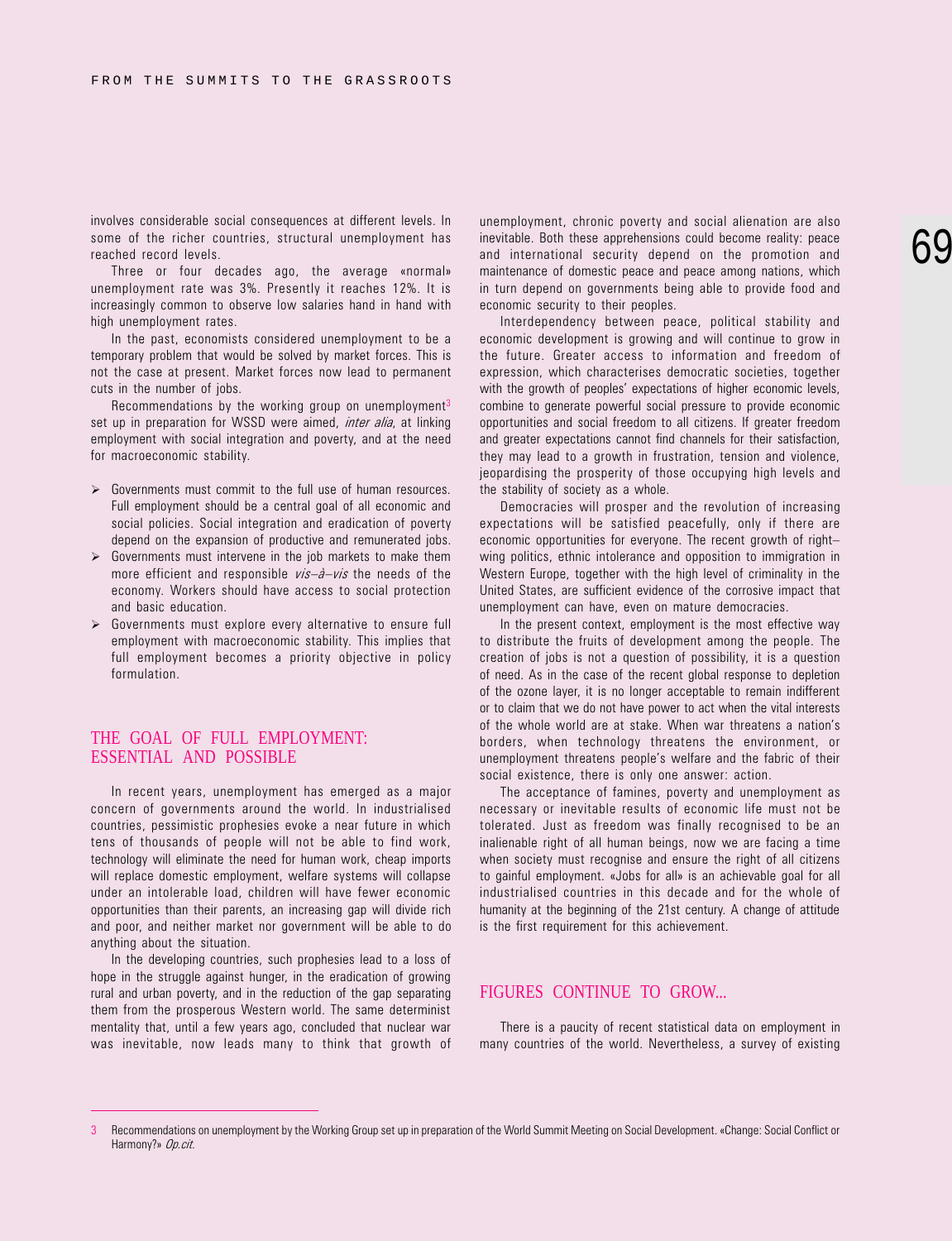data on employment in world regions poses serious cause for concern.

Unemployment in industrialised countries is at its highest level since the Great Depression. In the United States, the official figure is around 6.4%, but the true figure, if all those who no longer seek work (discouraged unemployed) are included, is about 10%. Over 35 million United States' citizens, that is to say 14% of the population, live on incomes under the poverty line, including 30% of the whole Afro-American and Hispanic populations.

In Western Europe, unemployment figures are the highest they have been in the last 30 years. The figure is expected to shortly reach 12%, or 18 million people unemployed. Juvenile unemployment (16-19 years) in the European Community is close to 20% and almost 50% of those unemployed have been so for over a year.

In the countries of Eastern Europe the former Soviet Union, the number of unemployed people rose from 100 thousand at the beginning of 1991 to over 4 million in March 1992 and the figure has continued to grow since then. Recent forecasts indicate that in Russia the number of unemployed will reach 15 million people or 18% of the population, in the near future.

The most serious problem lies in the developing countries, where unemployment figures reach, in many countries, 40% 50%. In Latin America, 192 million people, 46% of the population, live under the poverty line and 22% of these are considered to be in extreme poverty. Urban unemployment is around 8%, but jobs in the industry sector dropped by 17.5% in the 1980s, while the number of workers in the informal sector and those earning lower salaries doubled. In spite of the slowing down of population growth, the 72% increase in the rate of women's participation implies that the work force continues to expand rapidly. This region needs to double job growth to create 89 million new jobs, in order to provide full employment opportunities to its people.

In sub-Saharan Africa, where between 20 and 25 of the poorest nations of the world are located, urban unemployment affects almost 14 million people, 15% to 20% of the work force. According to forecasts, this will almost double in the next ten years. Young people comprise 65% to 75% of the total number of unemployed. With population growth close to an annual 3%, these counties need to create 100 million new jobs in the next decade, if only to maintain the present levels of unemployment.

High rates of population growth and severe economic crises have generated high unemployment rates in the Arab countries. Unemployment is estimated to have exceeded 25% at the beginning of the 1990s, and participation of women in the workforce is low.

The countries of Asia and the Pacific were an exception until the 1998 crisis. They took important steps to generate employment in the 1980s and continued to expand employment until last year. The newly industrialised countries, such as Hong Kong, Republic of Korea, Singapore, and Taiwan-China are facing severe drops in employment, together with Malaysia, Thailand and Indonesia. Other Asian countries continue with the challenge of creating jobs for all. China has created 100 million new jobs since 1985 and continues to create more, but the country still has 130 million rural workers in highly unstable situations.

Changes in society in general and in the job market in particular have repercussions on labour conditions and on workers organisations. The international conventions of the International Labour Office (ILO) reflect the results of tough battles for human dignity and freedom, but implementation of these conventions is rarely on the agendas of governments, investors and business people.

Unions are frequently prohibited or persecuted by governments and business management. This, and the difficulties unions have had adapting their structures and strategies to the multiplicity of changes affecting modern economies, have led to their weakening. Changes in industry, reductions in the public sector and rejection of state intervention policies in the operation of the economy-to let market forces act freely-are some of a series of developments that are unfavourable to the union movement.

A recent ILO study shows that in a sample of 92 countries from North and South, half have union membership of under  $20\%$ . In France it is  $9\%$ -a drop of  $31\%$  in ten years. Union members is 14% in the United States, 24% in Greece and Japan, 25%44% in the Netherlands, Germany, Austria, England, Italy and Canada, and 80%-90% in the Nordic countries. In the latter countries, high levels of union membership are associated with fewer labour conflicts, less poverty and higher standards of living. The strengthening of unions and globalisation of their strategies and solidarity networks may provide greater balance to the global system.<sup>4</sup>

Tables<sup>5</sup> show data from seven regions on population and employment. Analysis of this data indicates that the employment problems facing the seven groups of countries are similar and each has sought solutions that, in general, may also be considered similar. As may be observed, considerable growth of the work force is expected in the Middle East, the whole of Africa and South Asia.

Important economic differences among the regions are reflected in the data. Differences are also due to the ways in which countries calculate income.6

<sup>4</sup> «Conditions for Social Progress: Humane Markets for Human Societies.» 1997 Copenhagen Seminar for Social Progress. Ministry of Foreign Affairs, Danida. 1998.

<sup>5</sup> Taken from: «The Employment Challenge: An agenda for global action.» United Nations Development Programme. International Labour Office, Geneva.

<sup>6</sup> In some cases this is calculated on exchange rates and in others with relation to purchasing power.